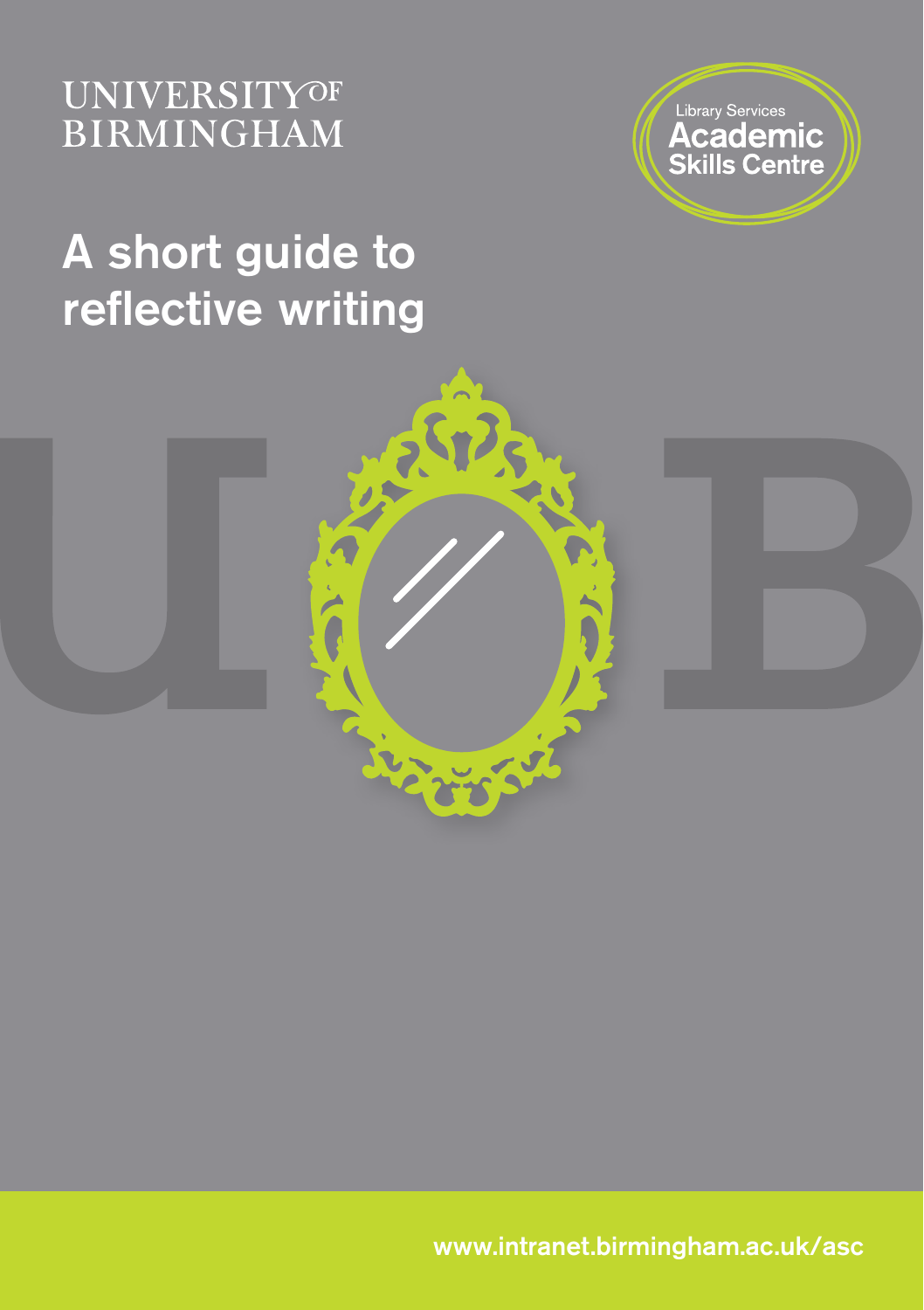## What is reflection, and why is it important?

Reflection is a purposeful activity in which you analyse experiences, or your own practice/skills/responses, in order to learn and improve.

#### Reflection in academia

We reflect quite naturally in our day to day lives, thinking about things that have happened, why they happened, whether we handled them well. In academia, you may be asked to formalise your reflections to show that learning is taking place.

This may involve:

- Reflecting on your own professional or academic practice
- Scrutinising an experience and the way you dealt with it
- Evaluating a project or experiment and considering how to do it better next time
- Reflecting on things you have read and linking theory with practice/reality

'It is not sufficient to have an experience in order to learn. Without reflecting on this experience it may quickly be forgotten, or its learning potential lost.' (Gibbs, 1988, p9)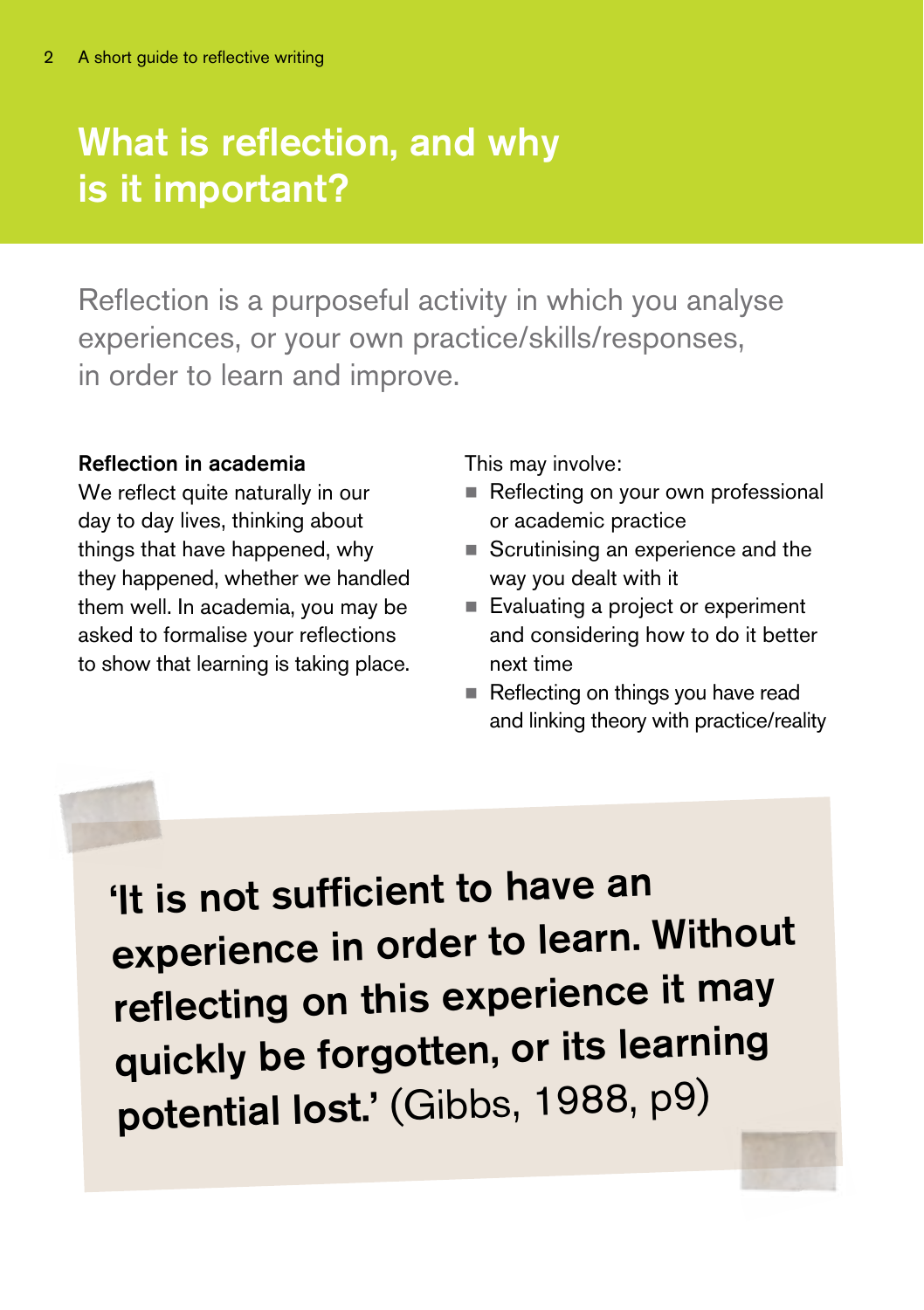### Helping yourself to reflect

#### Keeping a reflective learning journal

You may want to consider keeping a learning journal, as a form of informal, regular reflection. Below is an example of one way of approaching it.

| Event                     | Attended first ever seminar                          |  |
|---------------------------|------------------------------------------------------|--|
| $\omega$ hat did I learn? | Discussing ideas made me realise there are many      |  |
|                           | ways of reading a piece of literature. I was         |  |
|                           | surprised by other people's interpretations, but     |  |
|                           | the ones who convinced me were those who linked      |  |
|                           | their interpretations to specific parts of the text. |  |
| What went well?           | Made some contributions. They were mainly            |  |
|                           | responses to other people's ideas but I was          |  |
|                           | glad I took part and it made me think more deeply    |  |
|                           | about the novel.                                     |  |
| $\omega$ hat could I have | Could have been braver in forming own                |  |
| done better?              | interpretations. Had a preconception that there      |  |
|                           | was a right or wrong way to read the text.           |  |
|                           | In future I want to open my mind more.               |  |
| Long-term implications    | * Now realise that there are many ways of            |  |
|                           | reading a text - and if you can find evidence,       |  |
|                           | you can convince people of your perspective          |  |
|                           | * Useful for essays - putting forward a unique       |  |
|                           | viewpoint is possible as long as you have            |  |
|                           | persuasive reasoning.                                |  |

#### Example entry in a learning journal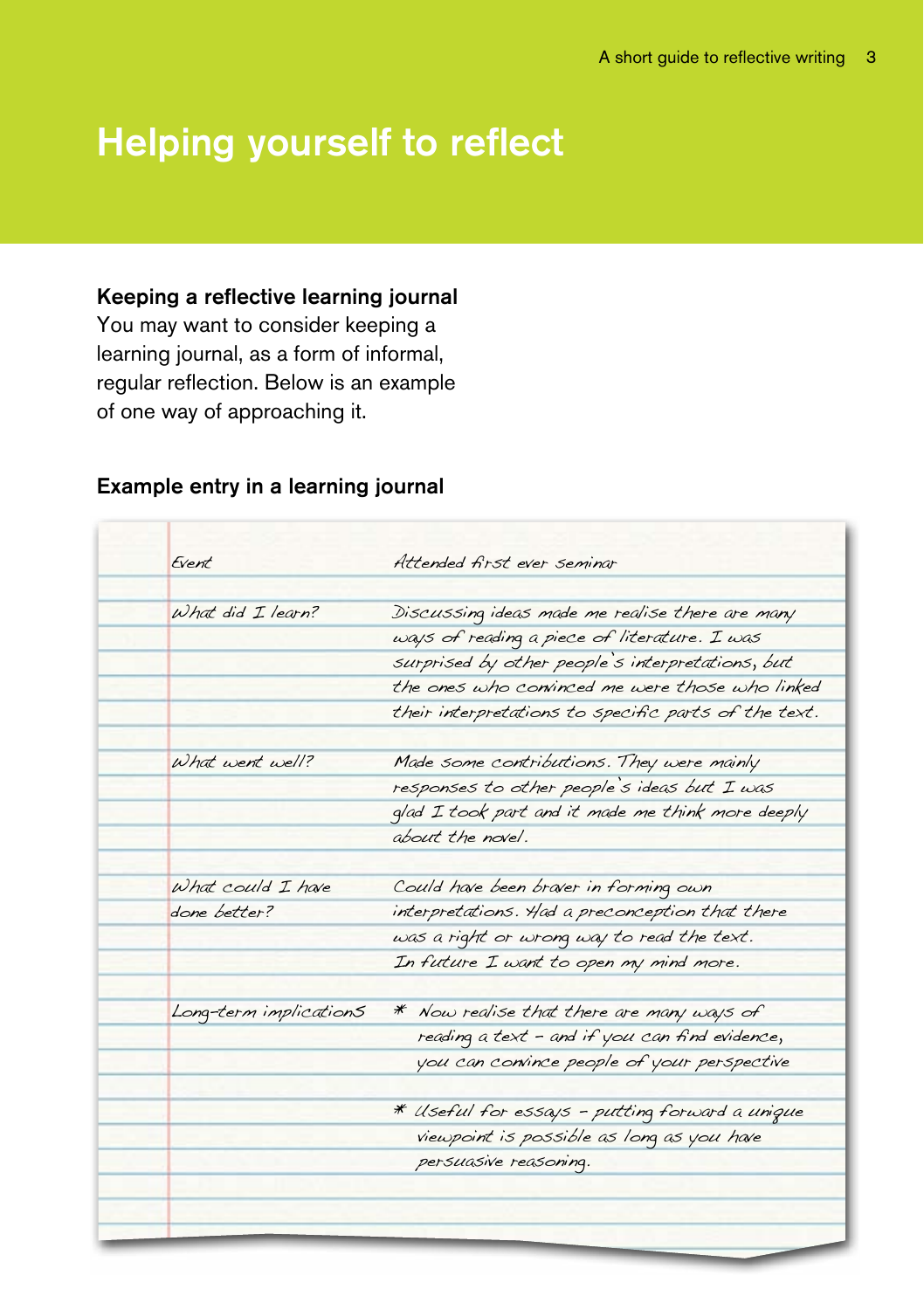#### Models of reflection

There are frameworks that you can use to aid your reflective process. Alternatively, you may want to create your own. It needs to be a set of questions that you can ask yourself about an experience, plus a process by which you apply and learn from your reflection. Here are just two examples of models of reflection:



Reflection before, during and after a learning process (Schön, 1983)

| <b>Before an experience</b>                                                               | <b>During an experience</b>                                                             | After an experience                                                                                                       |
|-------------------------------------------------------------------------------------------|-----------------------------------------------------------------------------------------|---------------------------------------------------------------------------------------------------------------------------|
| What do you think<br>might happen?                                                        | What's happening<br>now, as you make<br>rapid decisions?                                | What are your insights<br>immediately after, and/<br>or later when you have<br>more emotional distance<br>from the event? |
| What might be the<br>challenges?                                                          | Is it working out<br>as I expected?                                                     | In retrospect how<br>did it go?                                                                                           |
| What do I need to<br>know or do in order to<br>be best prepared for<br>these experiences? | Am I dealing with the<br>challenges well?                                               | What did I particularly<br>value and why?                                                                                 |
|                                                                                           | Is there anything I<br>should do, say or think<br>to make the experience<br>successful? | Is there anything I<br>would do differently<br>before or during<br>a similar event?                                       |
|                                                                                           | What am I learning<br>from this?                                                        | What have I learnt?                                                                                                       |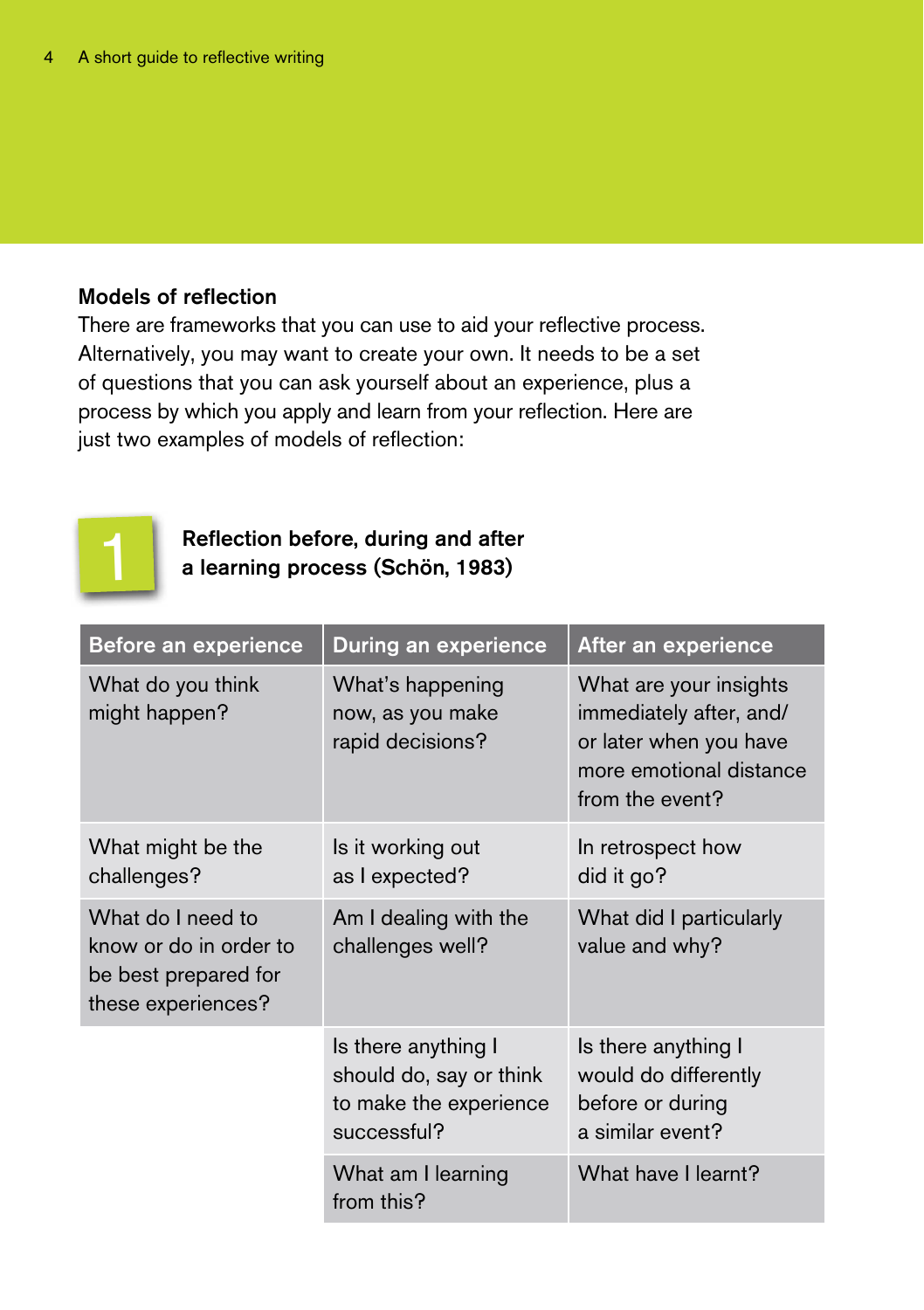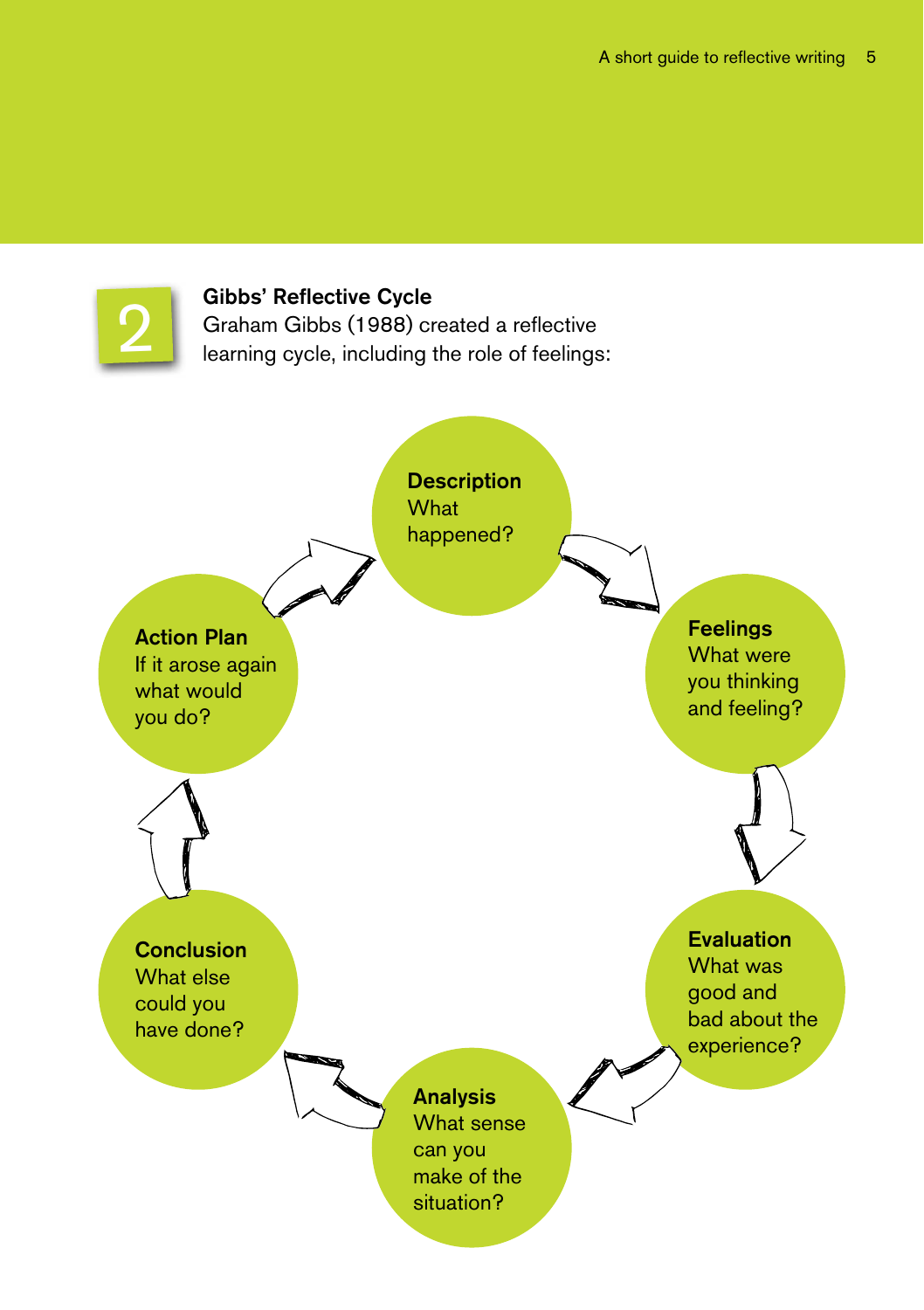#### Reflective writing for an assignment

Writing reflectively for the purposes of an assignment should not involve merely describing something that happened. Nor does it mean pouring out everything you think and feel in a totally unstructured way. Reflective writing requires a clear line of thought, use of evidence or examples to illustrate your reflections, and an analytical approach.

You are aiming to strike a balance between your personal perspective, and the requirements of good academic practice and rigorous thinking. This means:

- developing a perspective, or line of reasoning
- $\blacksquare$  demonstrating that you are well informed, have read relevant literature and reflected on its relevance to your own development
- showing that you recognise that situations are rarely simple and clear-cut
- $\blacksquare$  writing about the link between your experiences/practice and your reading
- writing in an appropriate style.

As an example, consider the extract below, which is from a nursing student's reflective essay. Consider how the writer develops a line of reasoning based on their own thoughts and experiences, and then links it to wider reading.

Please remember: different disciplines have different requirements and styles. This is an example of just one approach.

#### Example Extract

During term one I found myself inwardly questioning the reliability and validity of scientific journals, as I came across conflicting studies and contradictory data in our weekly research and feedback sessions. I was surprised at how other members of the group appeared to automatically trust the content of peer-reviewed journals and I sometimes felt that what was presented back to the group was accepted as factual as long as there was a reference attached.

This prompted me to read into what I now realise is referred to as publication bias and has been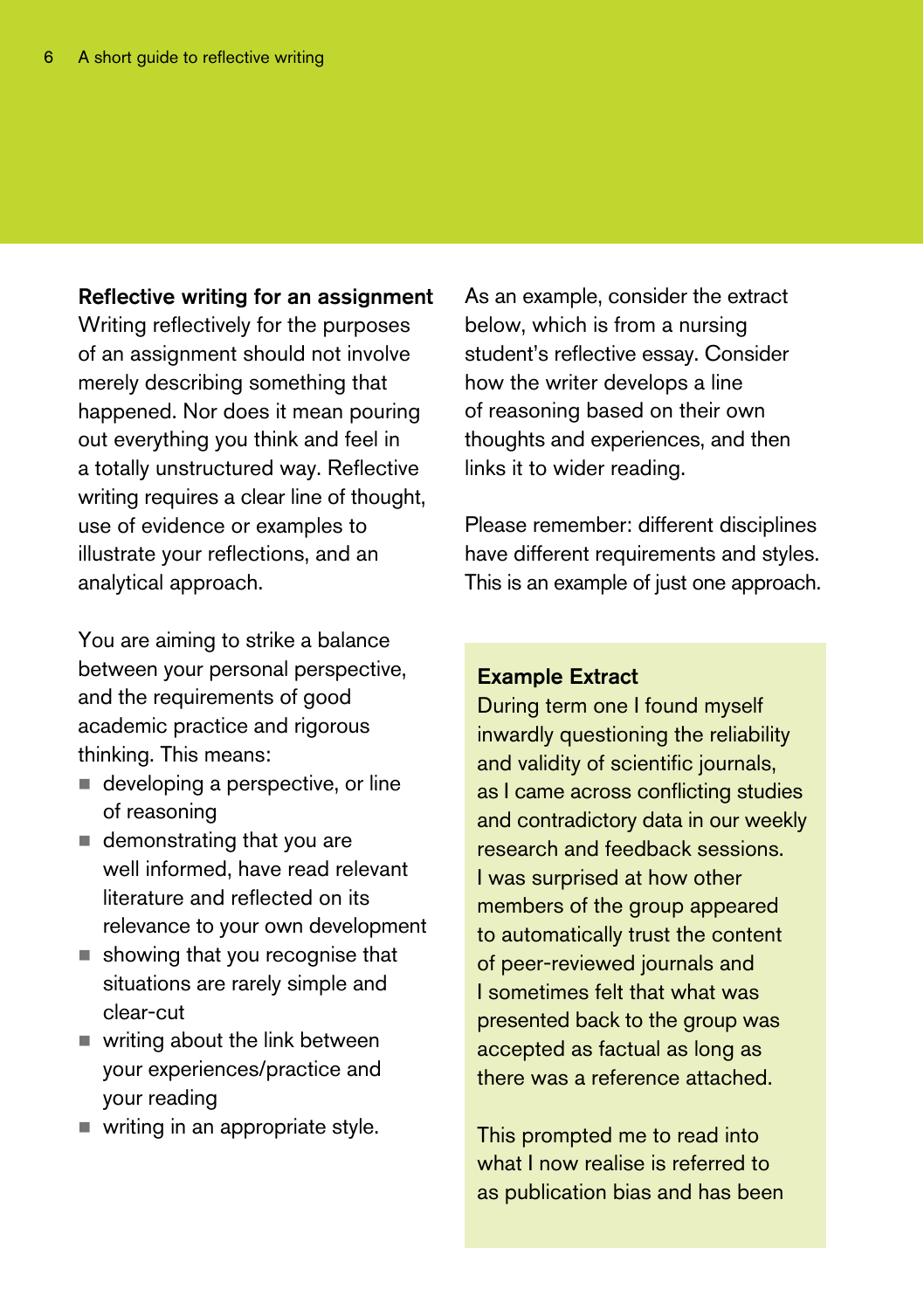widely documented in recent years. For example, Dawes (2005) argues that, although reputable journals adopt a robust peer review process, articles still get published with significant flaws:

'Journals have to publish to survive and they want to publish articles that deal with topical important issues of the day. Sometimes this imperative overrides the critical review process.' (Dawes 2005:6)

Furthermore, Brooks (1997:46) highlights the fact that statistical significance increases the likelihood of a researcher's work being published, which might tempt some researchers to tamper with the data. I did not want to appear cynical to the rest of the group and kept these concerns to myself, which on reflection I perhaps could have volunteered for discussion. Instead I felt that in order to construct an accurate care plan at the end of each scenario I had to adopt a more robust approach in selecting appropriate journal texts.

After these realisations, I found it more helpful to employ the use of meta-analyses and systematic reviews for assessing research. I found that using systematic reviews saved time searching through numerous journals, and I found the Cochrane Library a useful electronic information source.

#### Conclusion

Reflection is a useful process even if you have not been set a specific reflective assignment. It helps you to make sense of and learn from your experiences.

Many degrees involve assessed reflective writing. This is to allow you to demonstrate that you can think critically about your own skills or practice, in order to improve and learn. It is important to analyse rather than just describe the things you are reflecting on, and to emphasise how you will apply what you have learned.